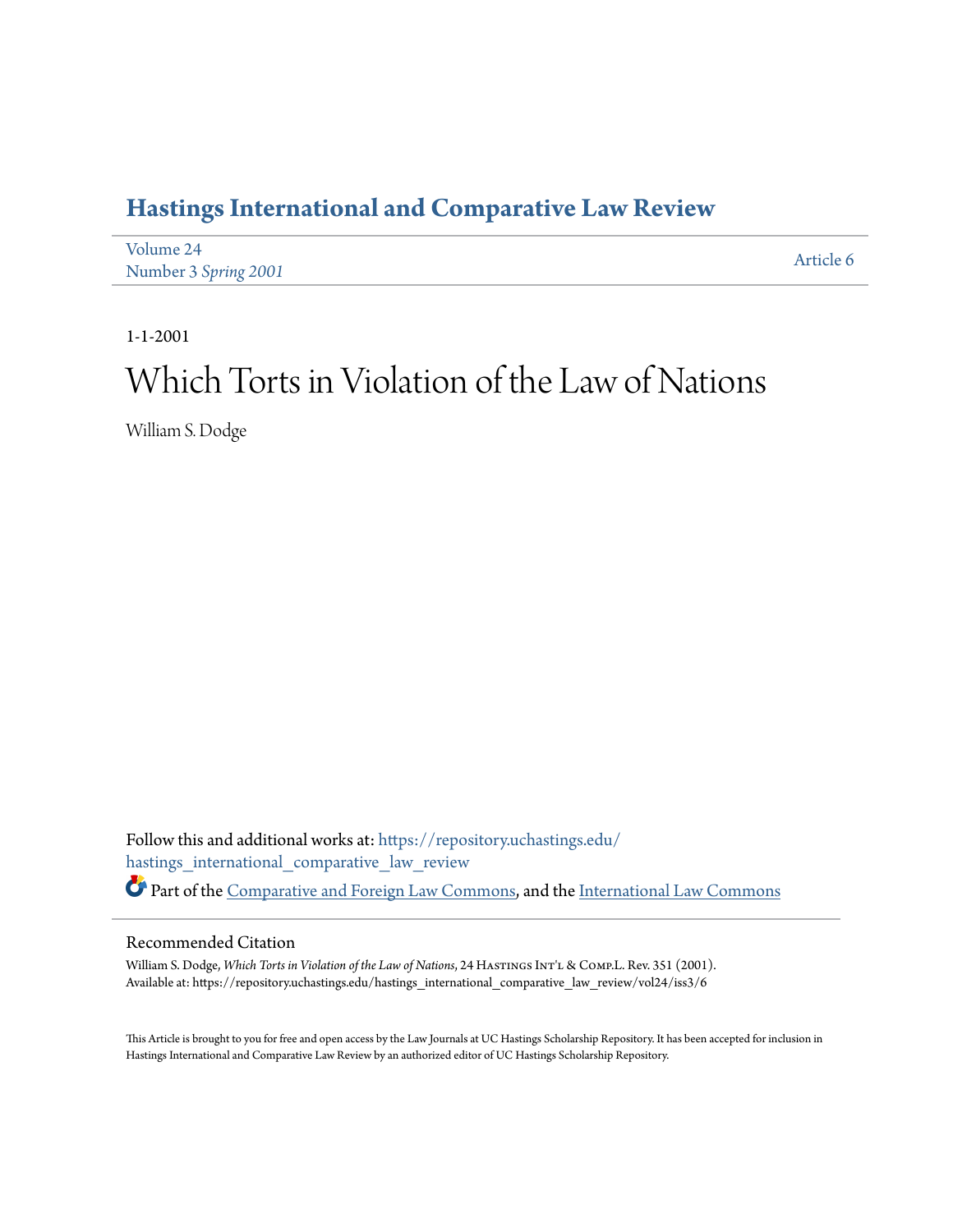## **Which Torts in Violation of the Law of Nations?**

#### BYWILLIAM **S.** DODGE\*

The Alien Tort Statute's language is simple. As presently codified, it says: "The district courts shall have original jurisdiction of any civil action by an alien for a tort only, committed in violation of the law of nations or a treaty of the United States."' Since *Filartiga v. Pena-Irala*<sup>2</sup> in 1980, foreign victims of human rights abuse have successfully relied on this provision to sue their foreign persecutors in U.S. court for torts such as torture,<sup>3</sup> cruel, inhuman or degrading treatment,<sup>4</sup> summary execution,<sup>5</sup> arbitrary detention,<sup>6</sup> causing disappearance,<sup>7</sup> genocide, $^8$  and war crimes.<sup>9</sup> In the mid-1990s, a "second wave"<sup>10</sup> of alien tort suits began. The defendants in these suits are corporations-often U.S. corporations-and the complaints

<sup>\*</sup> Associate Professor, University of California, Hastings College of the Law. My thanks to Rick Herz for comments on an earlier draft.

<sup>1. 28</sup> U.S.C. § 1350 (1993). As originally enacted in the first Judiciary Act, the provision read: "the district courts shall have.., cognizance, concurrent with the courts of the several States, or the circuit courts, as the case may be, of all causes where an alien sues for a tort only in violation of the law of nations or a treaty of the United States." Judiciary Act, ch. 20, § 9, 1 Stat. 73, 76-77 (1789). For a discussion of the Alien Tort Statute's origins, see William S. Dodge, *The Historical Origins of the Alien Tort Statute: A Response to the "Originalists,"* 19 **HASTINGS INT'L** & COMP. L. REv. 221 **(1996).**

<sup>2. 630</sup> F.2d 876 (2d Cir. 1980).

<sup>3.</sup> *Id.;* Trajano v. Marcos, 978 F.2d 493,500 (9th Cir. 1992).

<sup>4.</sup> Xuncax v. Gramajo, 886 F. Supp. 162, 187 (D. Mass. 1995); Paul v. Avril, 901 F. Supp. 330,335 (S.D. Fla. 1994).

*<sup>5.</sup> Xuncax,* 886 F. Supp. at 184.

**<sup>6.</sup>** *Id.*

**<sup>7.</sup> Forti** v. Suarez-Mason, 694 F. Supp. **707,709-11 (N.D.** Cal. **1988).**

**<sup>8.</sup>** Kadic v. Karadzic, **70 F.3d** 232,241-43 **(2d** Cir. 1995).

**<sup>9.</sup>** *Id.;* Doe I v. Islamic Salvation Front, **993** F. Supp. **3, 8 (D.D.C. 1998).**

**<sup>10.</sup>** Curtis **A.** Bradley, *Customary International Law and Private Rights of Action,*

<sup>1</sup> CHI. **J.** INT'LL. 421,425 (2000).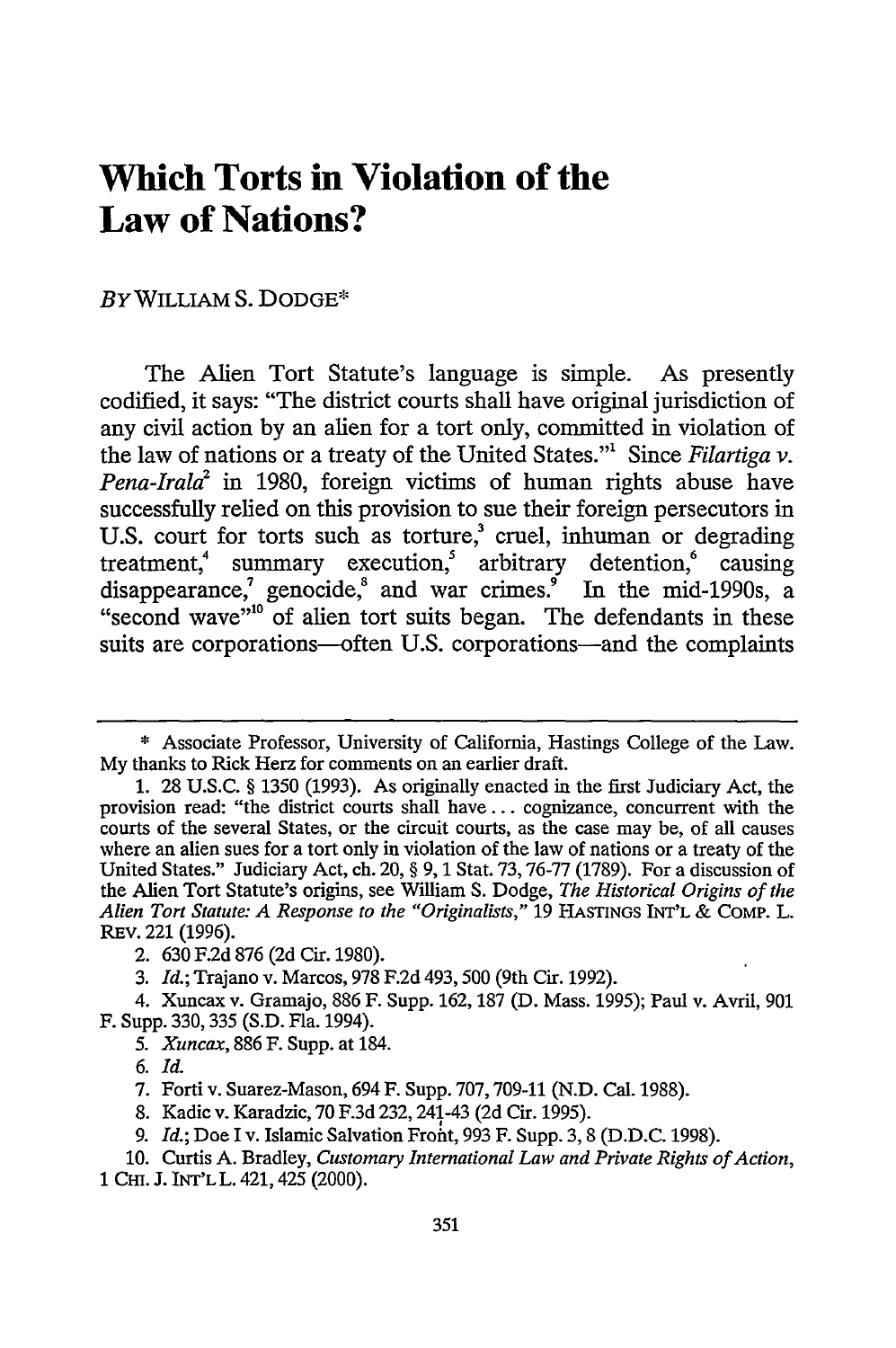have tended to allege different kinds of torts, including forced labor,<sup>11</sup> environmental torts, $^{12}$  and "cultural genocide."<sup>3</sup> In this paper, I deal not with whether any of the specific torts alleged in the second wave of alien tort litigation fall within the scope of the Statute, $^{14}$  but with the standard a court should apply to determine which torts in violation of the law of nations are actionable. This is an important question, and logically precedes the question of whether any particular tort is actionable, yet it has received relatively little attention from courts and commentators.

There are at least four possible standards courts might utilize to determine which torts in violation of the law of nations are actionable. The most expansive would be to read the Alien Tort Statute as authorizing the federal courts not just to apply customary international law established by existing state practice but to create new law, analogizing to *Lincoln Mills v. Textile Workers.5* The *Filartiga* court noted this possibility but did not need to adopt it.<sup>16</sup> and no court has done so subsequently.'7 A second possibility would be to read the Alien Tort Statute, in accordance with its plain language, to extend to all torts in violation of the law of nations determined in the usual way-by state practice followed out of a sense of legal obligation. This seems to be what *Filartiga* intended, although only

12. *See, e.g.,* Beanal v. Freeport-McMoran, Inc., 197 F.3d 161, 166 (5th Cir. 1999); Aguinda v. Texaco, Inc., 1994 WL 142006, at **\*6-7** (S.D.N.Y. Apr. 11, 1994); Amlon Metals, Inc. v. FMC Corp., 775 F. Supp. 668, 670-71 (S.D.N.Y. 1991).

13. *See, e.g., Beanal,* 197 F.3d at 168.

14. For discussion of these questions, see, e.g., Richard L. Herz, *Litigating Environmental Abuses Under the Alien Tort Claims Act: A Practical Assessment,* 40 VA. J. INT'L L. 545 (2000); Sarah H. Cleveland, *Global Labor Rights and the Alien Tort Claims Act,* 76 Tax. L. RaV. 1533 (1998).

15. 353 U.S. 488 (1957).

16. Filartiga v. Pena-Irala, 630 F.2d 876, 887 (2d Cir. 1980).

17. Some courts have relied on *Lincoln Mills* not to fashion new rules of international law but to fashion *remedies* in alien tort suits. *See, e.g.,* Abebe-Jira v. Negewo, 72 F.3d 844, 848 (11th Cir. 1996); In re Estate of Marcos Human Rights Litigation, 910 F. Supp. 1460, 1469 (D. Haw. 1995), *affd sub nom.* Hilao v. Estate of Marcos, 103 F.3d 767, 777 (9th Cir. 1996).

18. The *Restatement (Third) of Foreign Relations Law* defines customary international law as "a general and consistent practice of states followed by them from a sense of legal obligation." **RESTATEMENT** (THIRD) OF FOREIGN RELATIONS LAW § 102(2) (1987). In determining the content of that law, courts look primarily to state practice but also to judicial and arbitral decisions and to the writings of scholars. *See id. §* 103 & cmt. a; Statute of the International Court of Justice, June 26, 1945, art. 38, 59 Stat. 1055; *see also* United States v. Smith, 18 U.S. (5 Wheat.) 153, 160-61

<sup>11.</sup> *See, e.g.,* Doe I v. Unocal Corp., 110 F. Supp. 2d 1294, 1308-10 (C.D. Cal. 2000); Iwanowa v. Ford Motor Co., 67 F. Supp. 2d 424, 441 (D.N.J. 1999).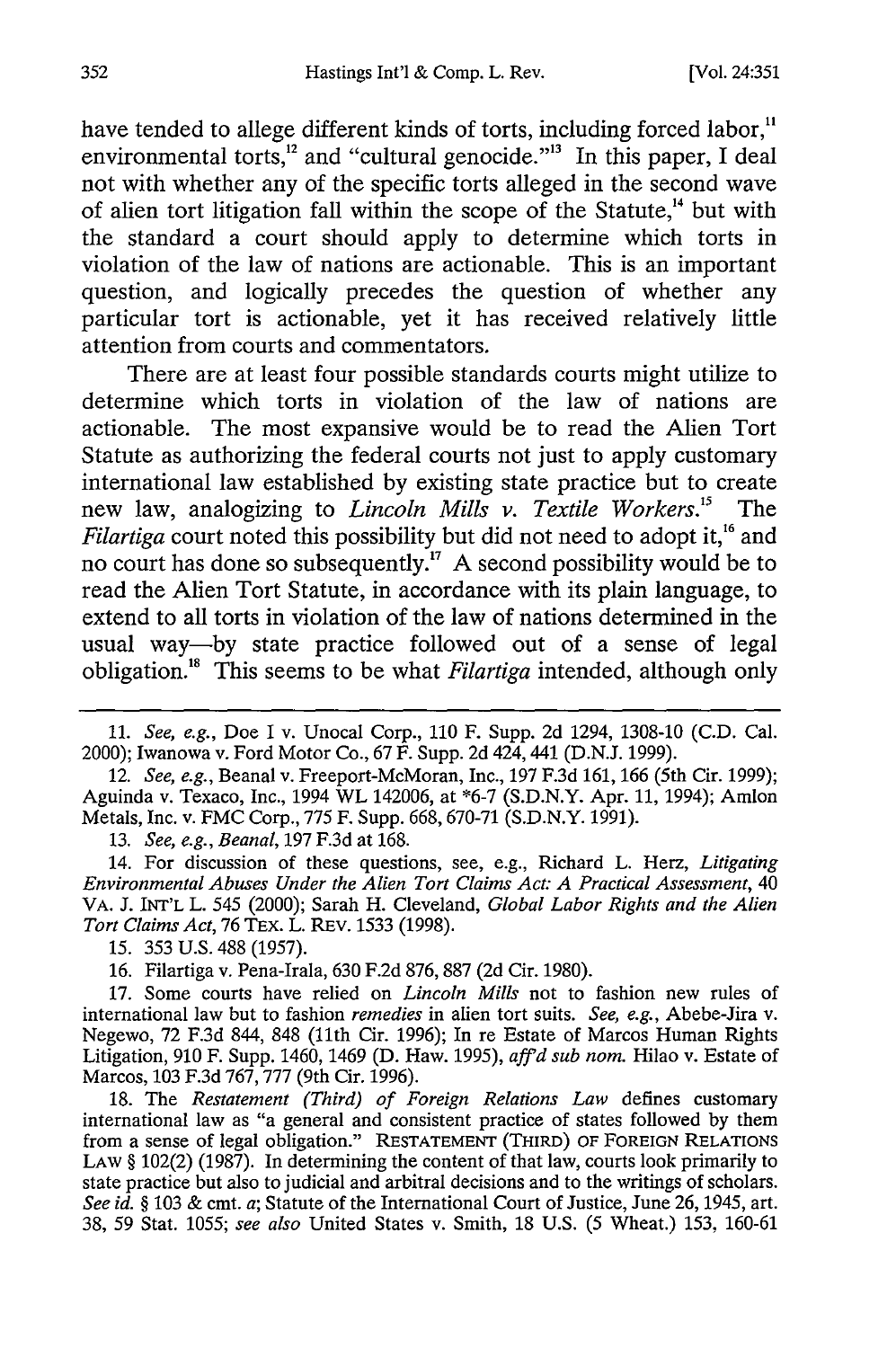one court has expressly adopted this reading.<sup>19</sup> A third and arguably narrower reading would limit suits under the Alien Tort Statute to those that are "universal, definable, and obligatory,"<sup>20</sup> and a fourth reading would limit actionable torts to a still narrower category of those that violate *jus cogens* norms.<sup>21</sup>

As a historical matter, there is something to be said for the first and most expansive reading, which would authorize federal courts to recognize new obligations under the law of nations even if these were not supported by state practice. The first Congress, which enacted the Alien Tort Statute, viewed the law of nations as resting on natural law.<sup>22</sup> Blackstone wrote that "[t]he law of nations is a system of rules, deducible by natural reason, and established by universal consent among the civilized inhabitants of the world." $\mathbb{Z}^3$  As Justice Story would subsequently write, "every doctrine, that may be fairly deduced by correct reasoning from the rights and duties of nations, and the nature of moral obligation, may theoretically be said to exist in the law of nations."<sup>24</sup> If determining the law of nations is simply a matter of "correct reasoning," then courts should be able to determine its content without regard to state practice.

We live in a more positivist age, however, and modem courts feel less comfortable "creating" international law than Justice Story did.<sup>25</sup> The modem understanding of customary international law is that it

24. United States v. The La Jeune Eugenie, 26 F. Cas. 832, 846 (C.C.D. Mass. 1822) (No. 15,551), *overruled on other grounds,* 23 U.S. (10 Wheat.) 66 (1825).

25. *See, e.g.,* Banco Nacional de Cuba v. Sabbatino, 376 U.S. 398,428 (1964): It should be apparent that the greater the degree of codification or consensus concerning a particular area of international law, the more appropriate it is for the judiciary to render decisions regarding it, since the courts can then focus on the application of an agreed principle to circumstances of fact rather than on the sensitive task of establishing a principle not inconsistent with the national interest or with international justice.

<sup>(1820) (</sup>The law of nations "may be ascertained by consulting the works of jurists, writing professedly on public law; or by the general usage and practice of nations; or by judicial decisions recognizing and enforcing that law.").

<sup>19.</sup> *See Abebe-Jira,* 72 F.3d at 847 ("On its face, section 1350 requires the district courts to hear claims 'by an alien for a tort only, committed in violation of the law of nations.'... We read the statute as requiring no more than an allegation of a violation of the law of nations in order to invoke section 1350.").

<sup>20.</sup> Forti v. Suarez-Mason, 672 F. Supp. 1531,1540 (N.D. Cal. 1987).

<sup>21.</sup> Doe I v. Unocal Corp., 110 F. Supp. 2d 1294, 1304 (C.D. Cal. 2000).

<sup>22.</sup> Stewart Jay, *The Status of the Law of Nations in Early American Law,* 42 VAND. L. REV. 819, 822 (1989).

**<sup>23.</sup>** 4 WILLIAM BLACKSTONE, COMMENTARIES **\*66.**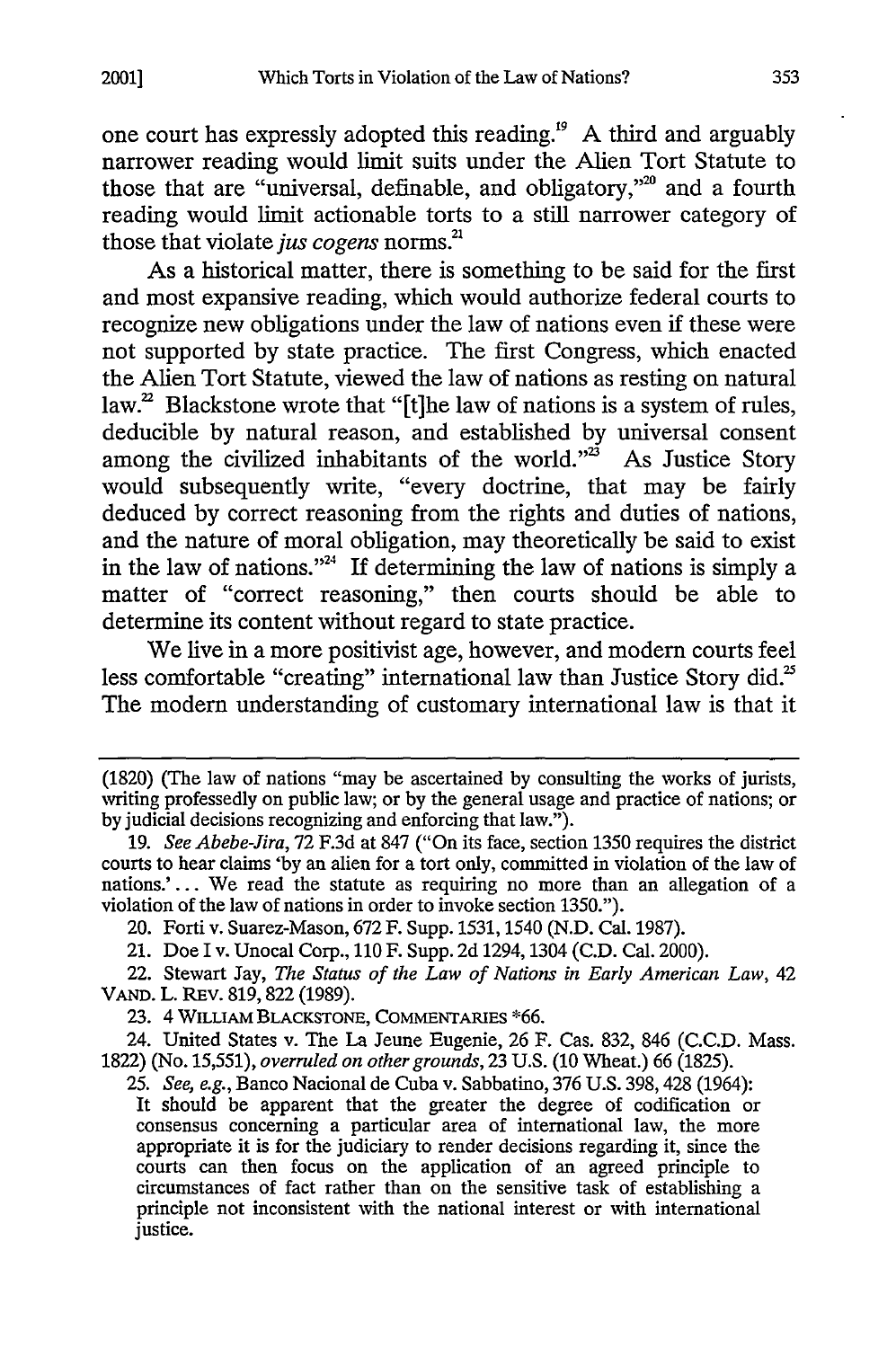derives not from reason but from state practice. The *Restatement (Third) of Foreign Relations Law* says: "Customary international law results from a general and consistent practice of states followed by them from a sense of legal obligation. $\tilde{v}^{26}$  State practice includes not only governmental acts but also "official statements of policy."<sup>27</sup> The comments explain that "[a] practice can be general even if it is not universally followed..., but it should reflect wide acceptance among the states particularly involved in the relevant activity. $\frac{1}{x^{28}}$  As to the *opinio juris* aspect of the definition, the *Restatement (Third)* states that "[e]xplicit evidence of a sense of legal obligation *(e.g.,* by official statements) is not necessary; *opinio juris* may be inferred from acts or omissions."<sup>29</sup> Even if we confine the law of nations to obligations derived from state practice, however, the text of the Alien Tort Statute strongly suggests that jurisdiction should extend to torts in violation of *any* such obligation.<sup>30</sup> As the Eleventh Circuit said in *Abebe-Jira v. Negewo,* "[o]n its face, section 1350 requires the district courts to hear claims 'by an alien for a tort only, committed in violation of the law of nations.' ... We read the statute as requiring no more than an allegation of a violation of the law of nations in order to invoke section 1350."<sup>31</sup>

Perhaps surprisingly, this is not the reading that most courts have favored. A majority have read jurisdiction under the Alien Tort Statute as limited to international norms that are "universal, definable, and obligatory."<sup>32</sup> This interpretation seems to have originated in a 1981 law review article that sought to insulate the *Filartiga* decision from attack by limiting its potential scope to those torts that were "definable and identifiable as a tort committed by

29. *Id. §* 102 cmt. *c.*

31. 72 F.3d 844, 847 (1th Cir. 1996).

32. Forti v. Suarez-Mason, 672 F. Supp. 1531, 1540 (N.D. Cal. 1987); *see also* Hilao v. Estate of Marcos, 25 F.3d 1467, 1475 (9th Cir. 1994) ("Actionable violations of international law must be of a norm that is specific, universal, and obligatory."); Doe I v. Unocal Corp., 110 F. Supp. 2d 1294, 1304 (C.D. Cal. 2000) ("Actionable violations of international law must be of a norm that is specific, universal, and obligatory."); Beanal v. Freeport-McMoRan, Inc., 969 F. Supp. 362, 370 (E.D. La. 1997) ("To be recognized as an international tort under § 1350, the alleged violation must be definable, obligatory (rather than hortatory), and universally condemned.").

<sup>26.</sup> RESTATEMENT (THIRD) OF FOREIGN RELATIONS LAW § 102(2) (1987).

<sup>27.</sup> *Id.* **§** 102 cmt. *b.*

<sup>28.</sup> *Id.*

<sup>30.</sup> *See* 28 U.S.C. § 1350 (1993) ("The district courts shall have original jurisdiction of *any* civil action by an alien for a tort only, committed in violation of the law of nations or a treaty of the United States.") (emphasis added).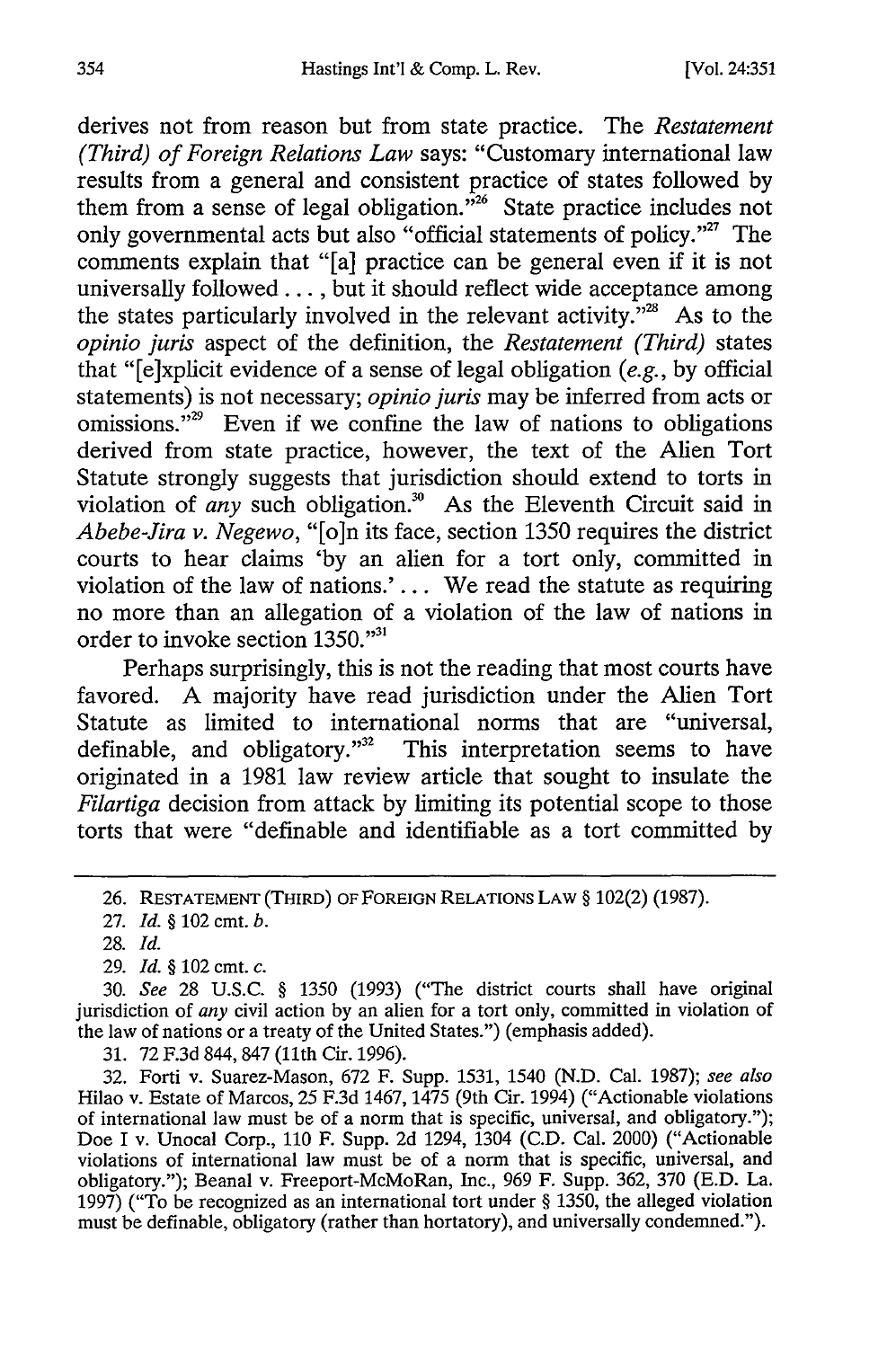individuals,"<sup>33</sup> "textually obligatory,"<sup>34</sup> and "universal, so that derogations are not defended as 'exercises of legitimate political diversity."'35 Judge Edwards noted these limitations in his *Tel-Oren* opinion,<sup>36</sup> and then Judge Jensen (citing both the law review article and Judge Edwards) adopted them as the standard for determining which torts were actionable under the Alien Tort Statute in *Forti v. Suarez Mason. 2*

One might argue that the phrase "universal, definable, and obligatory" is simply a way of restating the requirements for recognizing a rule of customary international law. But the *Forti* formulation is arguably more stringent. *Forti's* requirement that a practice be "universal," in particular, seems more stringent than the *Restatement (Third)*, which requires only that it be "general and consistent."<sup>38</sup> Certainly Judge Edwards in *Tel-Oren* thought that jurisdiction under the Alien Tort Statute extended only to a subset of customary international law norms.<sup>39</sup> He stressed the "extremely narrow scope" of the Statute and stated that it reached only "a handful of heinous actions."' *Filartiga's* analogy of torture to piracy and slave-trading, Judge Edwards suggested, showed that the Alien Tort Statute extended only to offenses that hold "a special place in the law of nations."'" For a current list of such offenses, Judge

34. *Id.*

35. *Id.* at 89. The authors concluded that torture, genocide, summary execution, and slavery met their criteria. *Id.* at 90.

36. Tel-Oren v. Libyan Arab Republic, 726 F.2d 774, 781 (D.C. Cir. 1984) (Edwards, **J.,** concurring) ("[C]ommentators have begun to identify a handful of heinous actions-each of which violates definable, universal and obligatory norms and in the process are defining the limits of section 1350's reach." (citations omitted)).

37. *Forti,* 672 F. Supp. at 1540.

38. RESTATEMENT (THIRD) OF FOREIGN RELATIONS LAW § 102(2) (1987); *see also id.* cmt. *b* ("A practice can be general even if it is not universally followed **....").** In ruling on a motion to reconsider, Judge Jensen subsequently explained that that "plaintiffs need not establish uniformity among nations. Rather they must show a general recognition among states that a specific practice is prohibited." Forti v. Suarez-Mason, 694 F. Supp. 707, 709 (N.D. Cal. 1988). Nevertheless, *Forti's* "universal" requirement has remained and has been followed by a number of courts. *See supra* note 32 and accompanying text.

39. *See Tel-Oren,* 726 F.2d at **781** (Edwards, **J.,** concurring).

40. *Id.*

41. *Id.*

<sup>33.</sup> Jeffrey M. Blum & Ralph G. Steinhardt, *Federal Jurisdiction over International Human Rights Claims: The Alien Tort Claims Act after* Filartiga v. Pena-Irala, 22 HARv. INT'L L.J. 53, 88 (1981).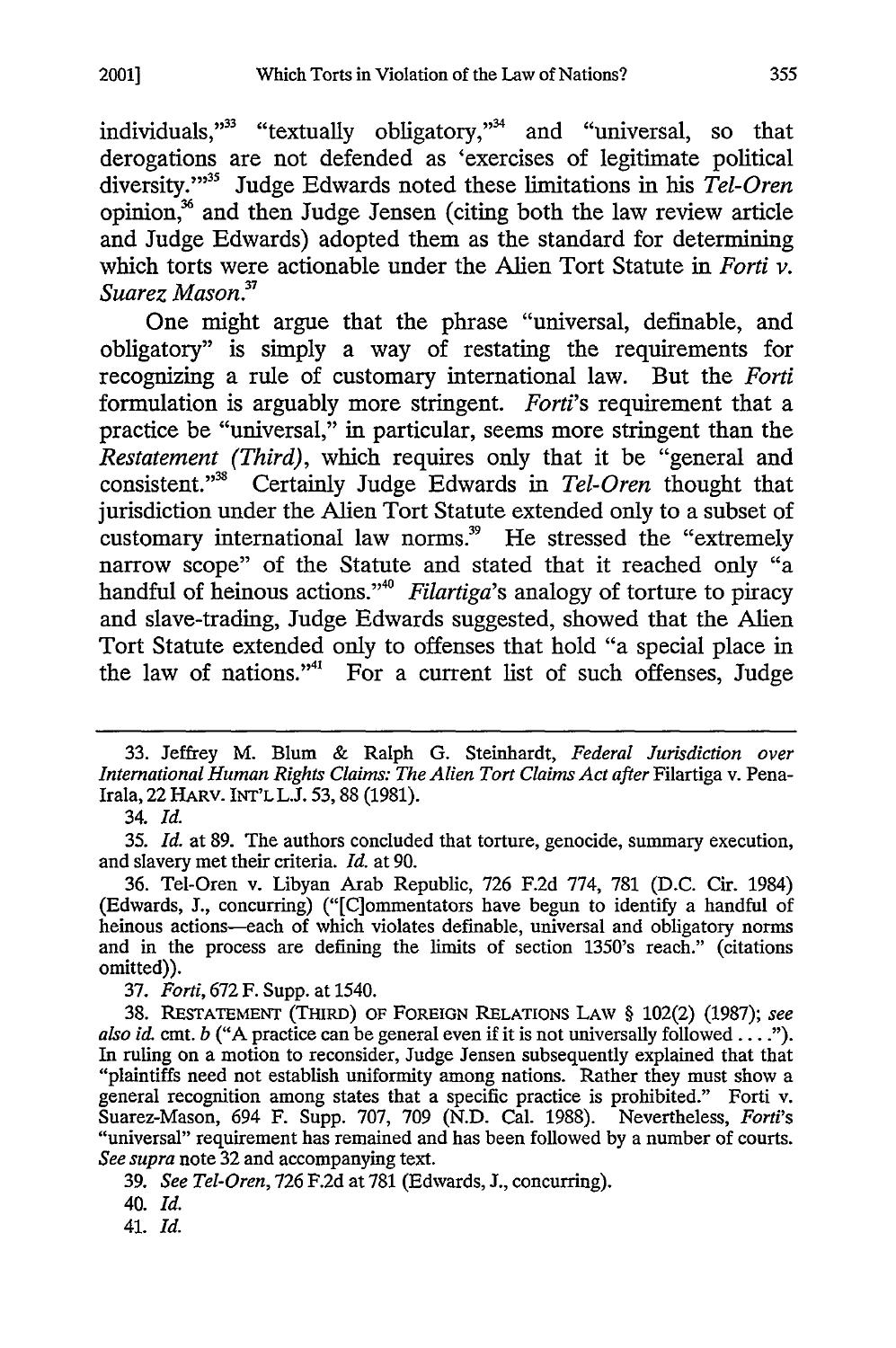Edwards looked to section 702 of the *Restatement (Third),42* most of which are in fact *jus cogens* norms.<sup>43</sup> But even if limiting jurisdiction under the Alien Tort Statute to a subset of customary international law violations were desirable as a matter of policy, it is difficult to find a textual justification for doing so. The first Congress did not put the words "universal, definable, and obligatory" in the Alien Tort Statute; indeed, it provided that jurisdiction would extend to *"all* causes where an alien sues for a tort only in violation of the law of nations or a treaty of the United States."<sup>44</sup>

Recently, courts have begun to articulate a fourth, and still narrower, reading of the Alien Tort Statute, limiting jurisdiction not simply to rules of customary international law that are "universal, definable, and obligatory" but to those that constitute *jus cogens* norms.45 *Jus cogens* norms are those "rules of international law [that] are recognized by the international community of states as peremptory, permitting no derogation."46 As the Ninth Circuit

42. *See id.; see also* RESTATEMENT (THIRD) OF FOREIGN RELATIONS LAW § 702 (1987):

A state violates international law if, as a matter of state policy, it practices, encourages, or condones

(a) genocide,

(b) slavery or slave trade,

(c) the murder or causing the disappearance of individuals,

(d)torture or other cruel, inhuman, or degrading treatment or punishment,

(e) prolonged arbitrary detention,

(f) systematic racial discrimination, or

(g) a consistent pattern of gross violations of internationally recognized human rights.

43. *See* RESTATEMENT (THIRD) OF FOREIGN RELATIONS LAW § 702 cmt. *n* (1987) ("Not all human rights norms are peremptory norms *(jus cogens),* but those in clauses (a) to (f) of this section are  $\dots$ .").

44. Judiciary Act, ch. 20, § 9, 1 Stat. **73,77** (1789) (emphasis added).

45. Doe I v. Unocal Corp., 110 F. Supp. 2d 1294, 1304 **(C.D.** Cal. 2000); Nat'l Coalition Gov't of the Union of Burma v. Unocal, Inc., **176** F.R.D. 329, 345 **(C.D.** Cal. 1997); Xuncax v. Gramajo, 886 F. Supp. 162, 184-89 **(D.** Mass. 1995); *see also* Ryan Goodman & Derek P. Jinks, Filartiga's *Firm Footing: International Human Rights and Federal Common Law,* 66 FORDHAM L. REv. 463, 495 (1997) (arguing that, as a practical matter, alien tort suits are limited to *jus cogens* violations).

46. **RESTATEMENT** (THIRD) **OF FOREIGN** RELATIONS LAW § 102 cmt. *k* (1987); *see also* Vienna Convention on the Law of Treaties, May 23, 1969, art. 53, 1155 U.N.T.S. 332, 8 I.L.M. **679** (1969) ("For the purposes of the present Convention, a peremptory norm of general international law is a norm accepted and recognized **by** the international community of states as a whole as a norm from which no derogation is permitted and which can be modified only **by** a subsequent norm of general international law having the same character.").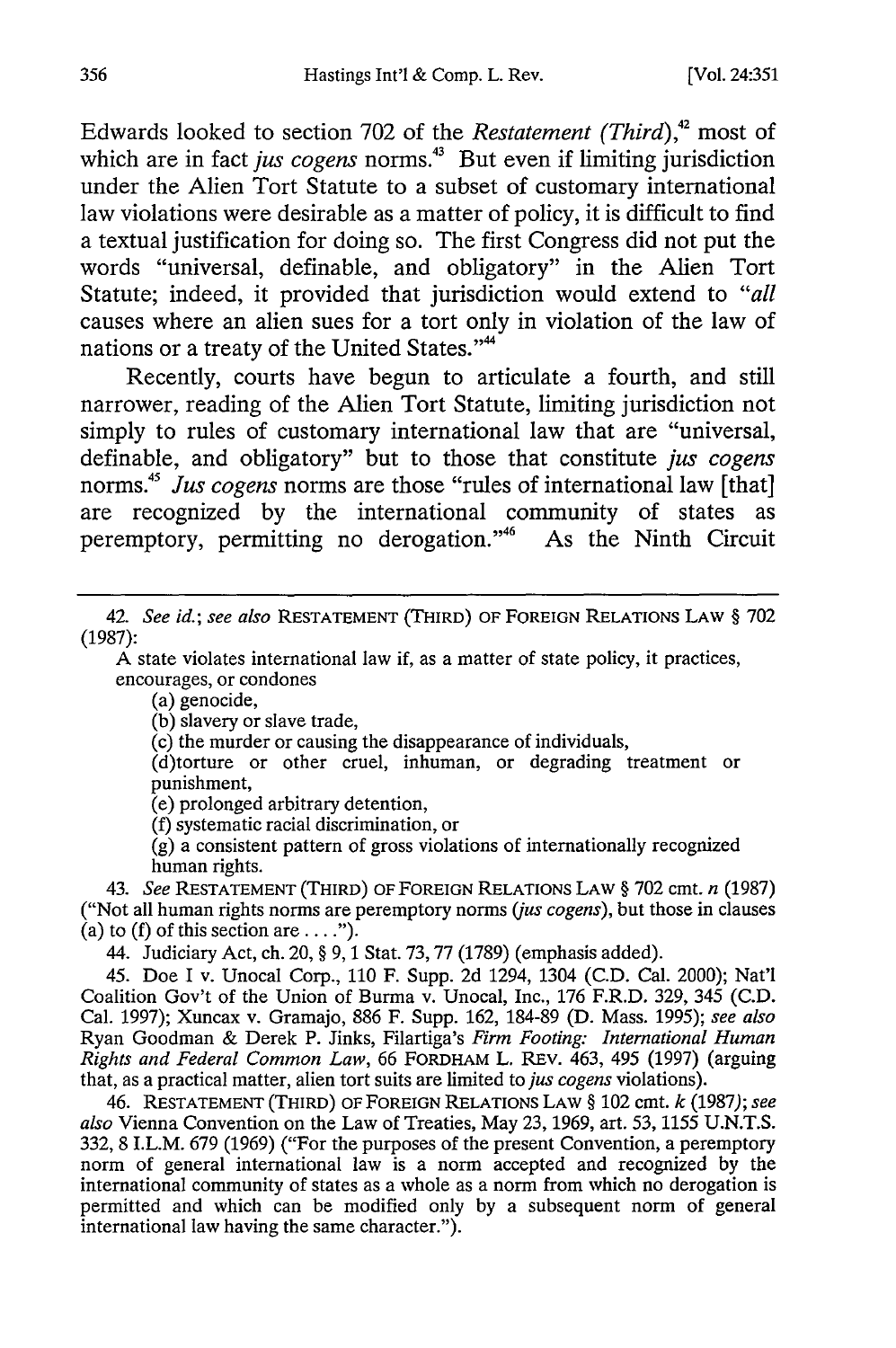pointed out in *Siderman de Blake v. Republic of Argentina,* a nation is bound by *jus cogens* norms even if it does not consent to them.<sup>47</sup>

Although Judge Edwards had pointed to a set of *jus cogens* rules in *Tel-Oren* as illustrative of those torts that were actionable under the Alien Tort Statute,<sup>48</sup> the *jus cogens* reading of the Statute seems to stem not from *Tel-Oren* but from a misreading of *Siderman.* In *Siderman,* the Ninth Circuit held that the prohibition against torture was a *jus cogens* norm but that there was no **jus** *cogens* exception to the Foreign Sovereign Immunities Act that would allow a plaintiff to bring suit against a foreign government on that basis alone.<sup>49</sup> Shortly thereafter in *Trajano v. Marcos,* the Ninth Circuit relied on *Siderman* in rejecting the argument that the Alien Tort Statute did not provide jurisdiction over torture claims:

Regardless of the extent to which other principles may appropriately be relied upon, the prohibition against official torture "carries with it the force of a jus cogens norm," which "enjoy[s] the highest status within international law."'... We therefore conclude that the district court did not err in founding jurisdiction on a violation of the *jus cogens* norm prohibiting official torture.<sup>50</sup>

In the course of confirming that torture claims were cognizable because the prohibition against torture is a *jus cogens* norm, *Trajano* seemed to cast doubt on the actionability of other rules of customary international law, and several subsequent district court decisions seem to have adopted a *jus cogens* standard.<sup>51</sup>

It is as hard to justify limiting jurisdiction under the Alien Tort

<sup>47. 965</sup> F.2d 699,715-16 (9th Cir. 1992). By contrast, a state that dissents from an ordinary customary international law rule during its development is not bound by that rule. *Id.* at 715; **RESTATEMENT** (THIRD) OF FOREIGN RELATIONS LAW § 102 cmt. *d* (1987).

<sup>48.</sup> *See supra* notes 43-44 and accompanying text.

<sup>49. 965</sup> F.2d at 717-19.

<sup>50. 978</sup> F.2d at 500 (quoting *Siderman,* 965 F.2d at 715,717).

*<sup>51.</sup> See* Xuncax v. Gramajo, 886 F. Supp. 162, 184-89 (D. Mass. 1995) (discussing plaintiffs' claims under the heading "Peremptory Norms of International Law"); Nat'l Coalition Gov't of the Union of Burma v. Unocal, Inc., 176 F.R.D. 329, 345 (C.D. Cal. 1997) (holding that expropriation was not actionable under the Alien Tort Statute because it "does not constitute a *jus cogens* violation of the law of nations"); Doe I v. Unocal Corp., 110 F. Supp. 2d 1294, 1304 (C.D. Cal. 2000) ("While the Ninth Circuit has not expressly held that only *jus cogens* norms are actionable, the Circuit's holding in *Estate II* that actionable violations are only those that are specific, universal, and obligatory is consistent with this interpretation."). *But see* Iwanowa v. Ford Motor Co., 67 F. Supp. 2d 424, 440 n.18 (D.N.J. 1999) (holding that forced labor claims are actionable even if they do not violate *jus cogens).*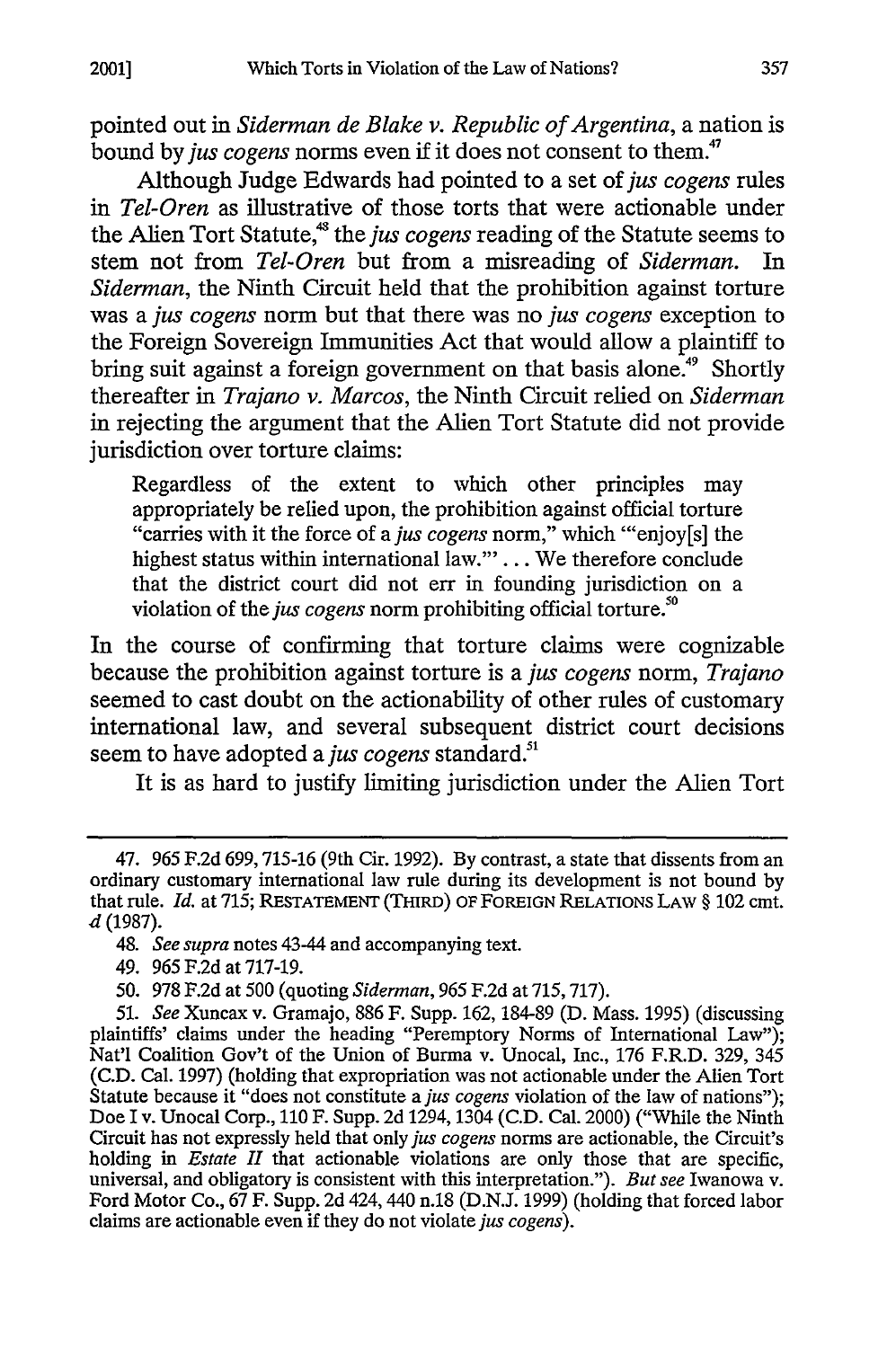Statute to *jus cogens* norms as it is to justify limiting the Statute to rules that are "universal, definable, and obligatory." It bears repeating that the first Congress extended jurisdiction to *"all* causes where an alien sues for a tort only in violation of the law of nations or a treaty of the United States." $52$  When the Alien Tort Statute was passed in **1789,** the law of nations did not recognize any separate category of *jus cogens.5* Moreover, although assaults on ambassadors were clearly among the torts in violation of the law of nations that the first Congress meant to reach,<sup>54</sup> it is not clear that such assaults violate jus cogens norms today.<sup>55</sup> Limiting jurisdiction under the Alien Tort Statute to *jus cogens* norms cannot, therefore, be justified either on the basis of its text or the intentions of the first Congress. It is a limitation that has been judicially imposed.

Judges seem most inclined to read additional limitations into the Alien Tort Statute when pressed **by** plaintiffs to extend the Statute to new torts and new defendants. Judge Edwards stressed the "extremely narrow scope" of the Statute in *Tel-Oren ,56* a case in which plaintiffs had asked the court to extend the prohibition against torture to a non-state actor (the Palestinian Liberation Organization) and to recognize terrorism as a violation of the law of nations.<sup>57</sup> Judge Jensen adopted the "universal, definable, and obligatory"

54. A **1784** attack on the French Consul General in Philadelphia seems to have been the most direct impetus for including the Alien Tort Statute in the first Judiciary Act. *See* Dodge, *supra* note 1, at 229-30. Blackstone also listed "[i]nfringement of the rights of embassadors" among the "principal offences against the law of nations." BLACKSTONE, *supra* note 23, at \*68.

55. *See* RESTATEMENT (THIRD) OF FOREIGN RELATIONS LAW § 102 reporters' note 6 (1987) *("[Jus cogens]* norms might include rules prohibiting genocide, slave trade and slavery, apartheid and other gross violations of human rights, and *perhaps* attacks on diplomats." (emphasis added)).

56. Tel-Oren v. Libyan Arab Republic, 726 F.2d 774, **781** (D.C. Cir. 1984) (Edwards, J., concurring).

57. *Id.* at 795-96 (Edwards, J., concurring).

<sup>52.</sup> Judiciary Act, ch. 20, § 9, 1 Stat. 73,77 (1789) (emphasis added).

<sup>53.</sup> *See* RESTATEMENT (THIRD) OF FOREIGN RELATIONS LAW § 102 reporters' note 6 (1987) ("The concept of *jus cogens* is of relatively recent origin."). Although writers had long discussed the idea of a non-derogable international law, "the writings on the subject have been theoretical statements **by** learned authors, not substantiated **by** references to rulings or international courts or tribunals, to less authoritative state practice, or to diplomatic proceedings or correspondence." Egon Schwelb, *Some Aspects of International* Jus Cogens *as Formulated by the International Law Commission,* 61 **AM.** J. INT'L L. 946, 949 (1967). The acceptance of *jus cogens* into international law stems from the work of the International Law Commission and the Vienna Conference on the Law of Treaties in the 1960s. *See* IAN BROWNLIE, PRINCIPLES **OF** PUBLIC INTERNATIONAL LAW 516 (5th ed. 1998).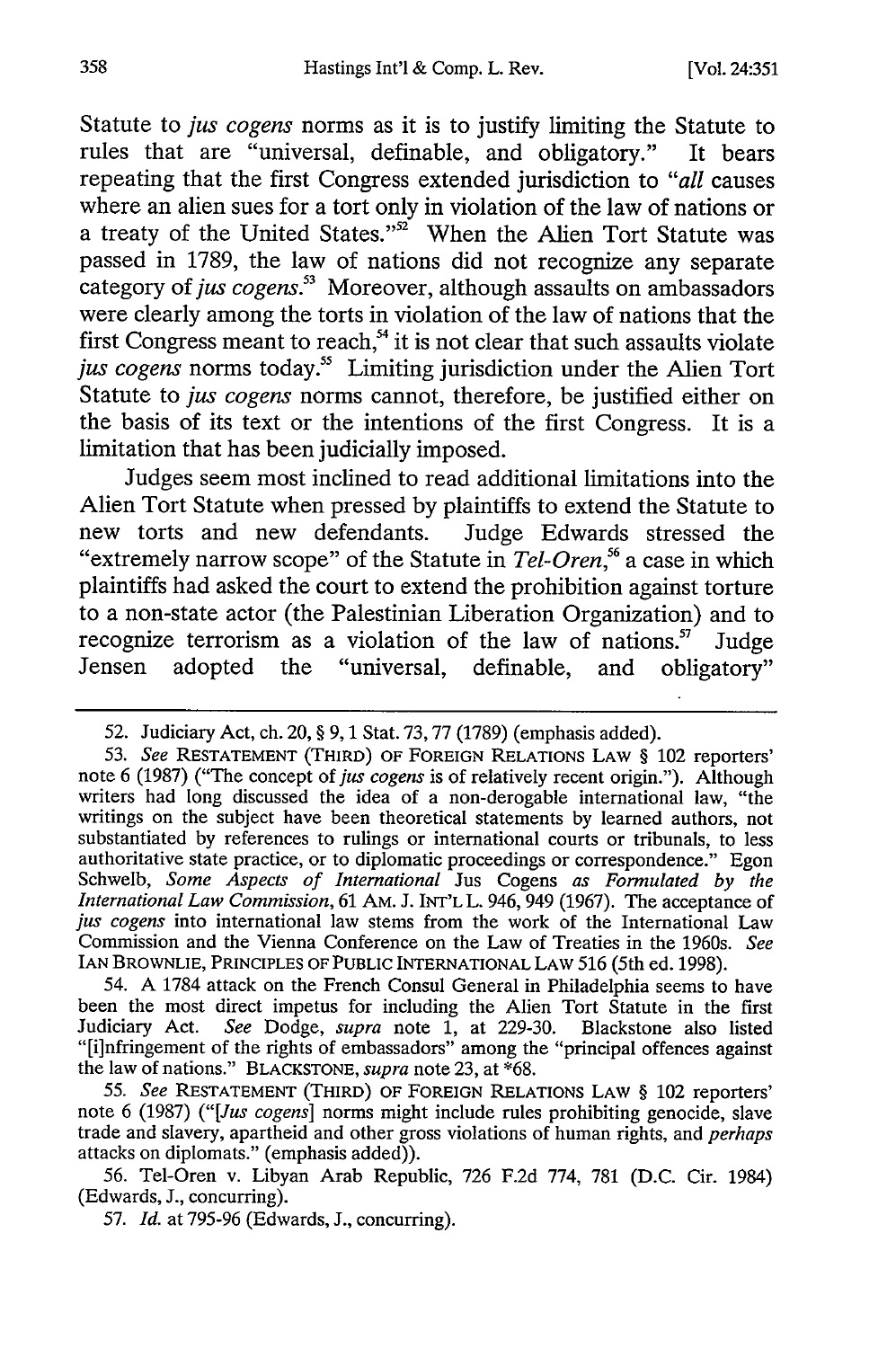formulation in *Forti v. Suarez-Mason,5* a case in which the court was asked to recognize cruel, inhuman or degrading treatment and causing disappearance as customary international law violations.<sup>59</sup> And, most recently, Judge Lew adopted the *jus cogens* requirement in *Doe I v. Unocal Corporation*,<sup>60</sup> a case in which he was asked to recognize forced labor as a violation of the law of nations and to enforce that prohibition against a domestic corporation.<sup>61</sup> Judges seem uneasy with suits involving "new" torts that go beyond the paradigmatic, *Filartiga-like,* torture case and have responded by raising the standard for determining which torts are actionable under the Alien Tort Statute.

The standard that seems most consistent with the Alien Tort Statute's text and the views of the Congress that enacted it, however, is that jurisdiction extends to *all* torts that violate customary international law-not just those that are "universal, definable, and obligatory" and not just those that violate a *jus cogens* norm. The first Congress recognized that the law of nations had evolved over time and expected that it would continue to do so. $62$  This notion was endorsed by the 102nd Congress when it passed the Torture Victim Protection Act, which extended jurisdiction over claims of torture and extrajudicial killing to include suits by U.S. citizens.<sup>63</sup> The House Report accompanying the act explains: "[C]laims based on torture or summary executions do not exhaust the list of actions that may appropriately be covered [by] section 1350. That statute should remain intact to permit suits based on other norms that already exist remain intact to permit suits based on other horms that alleady existency contribution of the future into rules of customary international law.<sup>"  $\frac{d}{dx}$ </sup>

I am not certain that all of the torts alleged in the "second wave" of alien tort litigation are in fact violations of modern customary international law. I am certain, however, that courts should not substitute their own policy views for those of Congress and confine the Alien Tort Statute to a subcategory of torts in violation of the law

<sup>58.</sup> Forti v. Suarez-Mason, 672 F. Supp. 1531, 1540 (N.D. Cal. 1987).

<sup>59.</sup> *Id.* at 1542-43.

<sup>60. 110</sup> F. Supp. 2d 1294,1304 (C.D. Cal. 2000).

<sup>61.</sup> *Id.* at 1307-10.

<sup>62.</sup> *See* Dodge, *supra* note 1, at 241-43.

<sup>63.</sup> Pub. L. No. 256, 106 Stat. 73 (1992) (codified at 28 U.S.C. § 1350 (1993)).

<sup>64.</sup> H.R. REP. No. 367, 102d Cong., 2d Sess. 3-4 (1991), *reprinted in 4* U.S.C.C.A.N. 84, 86 (1992) (emphasis added); *see also* Filartiga v. Pena-Irala, 630 F.2d 876, 881 (2d Cir. 1980) ("[I]t is clear that courts must interpret international law not as it was in 1789, but as it has evolved and exists among the nations of the world today.").